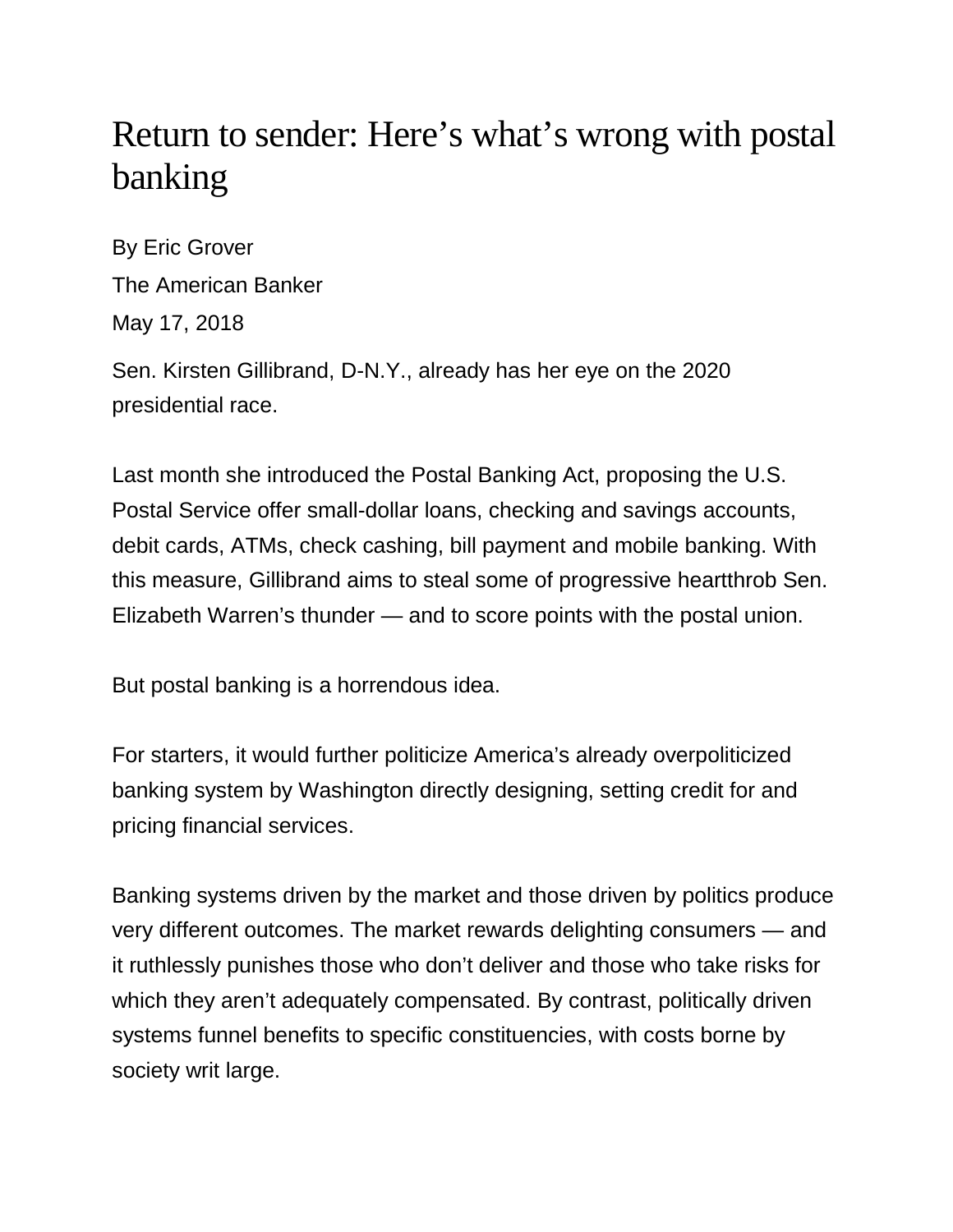Moreover, the USPS already faces challenges fulfilling its constitutional mandate. First-class mail volume declined 38.7% from 2007 to 2017. The service is sustained by taxpayers, and since 1971 it's accumulated [a \\$62](https://about.usps.com/who-we-are/financials/annual-reports/fy2017.pdf) [billion deficit.](https://about.usps.com/who-we-are/financials/annual-reports/fy2017.pdf) Gillibrand's bill would open the floodgates for the USPS to gain massive additional subsidies to offer financial services it has no business offering.

By statute and political pressure, financial products would be priced below market and what's commercially sustainable. The Postal Banking Act would cap interest rates at 101% of the Treasury one-month constant maturity rate — which from 2008 through 2016 hovered [just above zero.](https://fred.stlouisfed.org/series/DGS1MO) In April it was 1.62%. Making unsecured loans of several hundred dollars to subprime borrowers at these rates is a losing proposition, and would spur overconsumption of credit.

Government agencies seek to expand their roles and power. Gillibrand would give the USPS carte blanche to provide other financial services it "determines appropriate to the public interest." Political pressure would mount to cut credit standards and fees, and offer more money-losing services. Postal banking would be a powerful vehicle for laundering subsidies to political constituencies Gillibrand is cultivating, rather than cutting them government checks outright. Those constituencies include progressives and brass-collar Democrats, the postal union, community activists and organizers and low-income families and minorities. In one fell swoop she would check a lot of boxes.

State-subsidized financial services delivered through 35,000 post offices and branches would force banks to weaken credit standards and pricing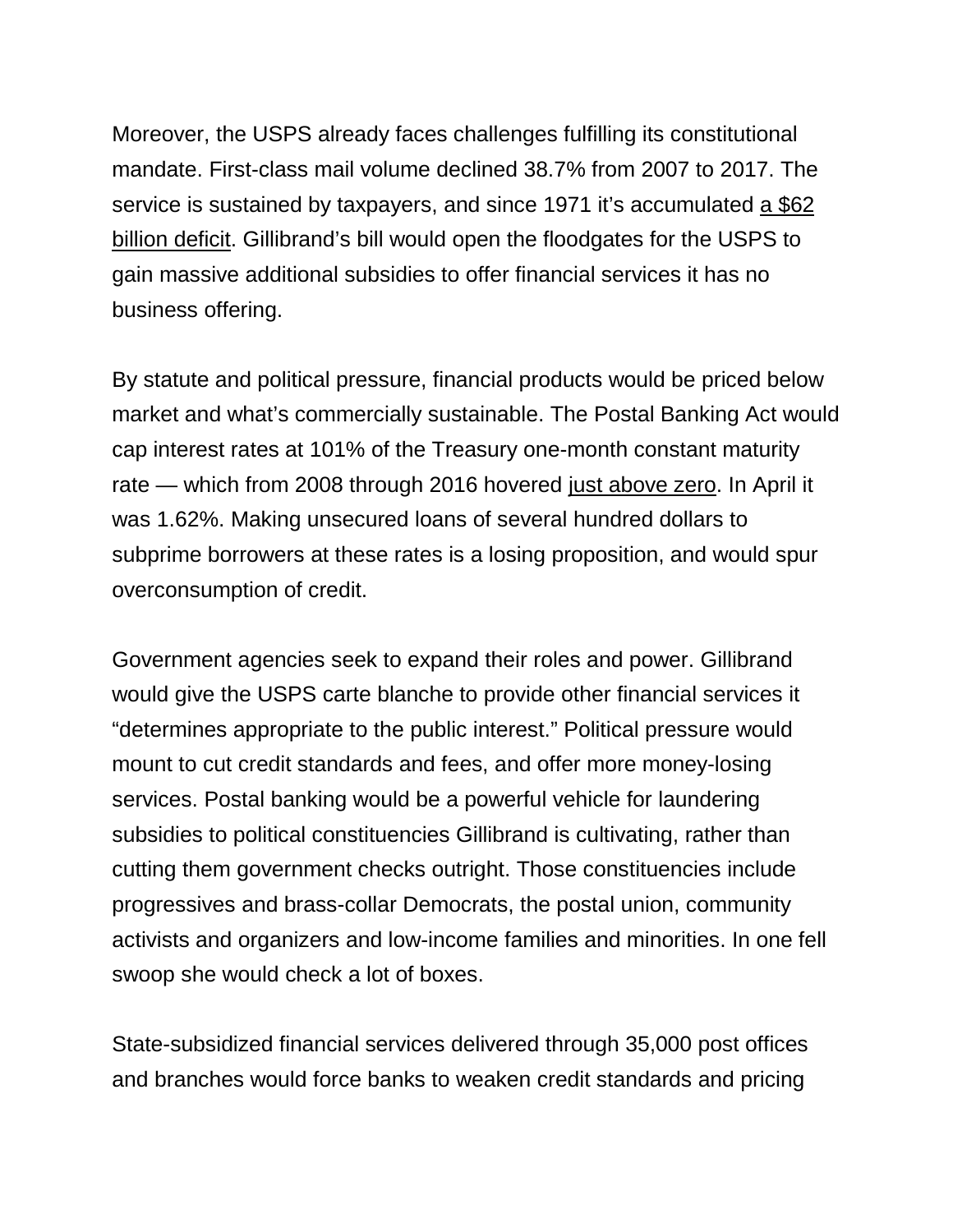discipline. If Sen. Gillibrand wants to subsidize specific Americans, let her propose doing so, in the light of day.

Additionally, by providing easy, cheap credit nationally, Gillibrand aims to destroy the payday lending industry, a dream Warren and former Consumer Financial Protection Bureau Director Richard Cordray never realized. Providing low-interest loans to risky borrowers would boost credit, and likely take business from payday lenders. Taxpayers would pick up the tab.

If there's a shortage of financial services for some Americans it's been caused by Washington. Gillibrand decries the lack of access to free banking and saving vehicles for the poor. Yet she supported price controls on debit interchange fees, which were directly responsible for the post-Dodd-Frank reduction in free checking accounts without conditions.

The financial services industry is fiercely competitive: There are 33,000 bank branches and 425,000 ATMs. Financial services delivered through major retailers such as Walmart and 7-Eleven, the national money-transfer networks Western Union and MoneyGram and a patchwork of finance companies blanket the country. Nearly 80% of Americans have a smartphone, and so each potentially has a portal to financial services, anywhere, anytime. At the same time, only 7% of American households are [unbanked,](https://www.fdic.gov/householdsurvey/2015/2015report.pdf) according to the Federal Deposit Insurance Corp.

Banks don't more aggressively court the unbanked because of smothering regulation and the stigma that well-served policymakers attach to financial products that come with higher fees. But those fees are necessary to serve